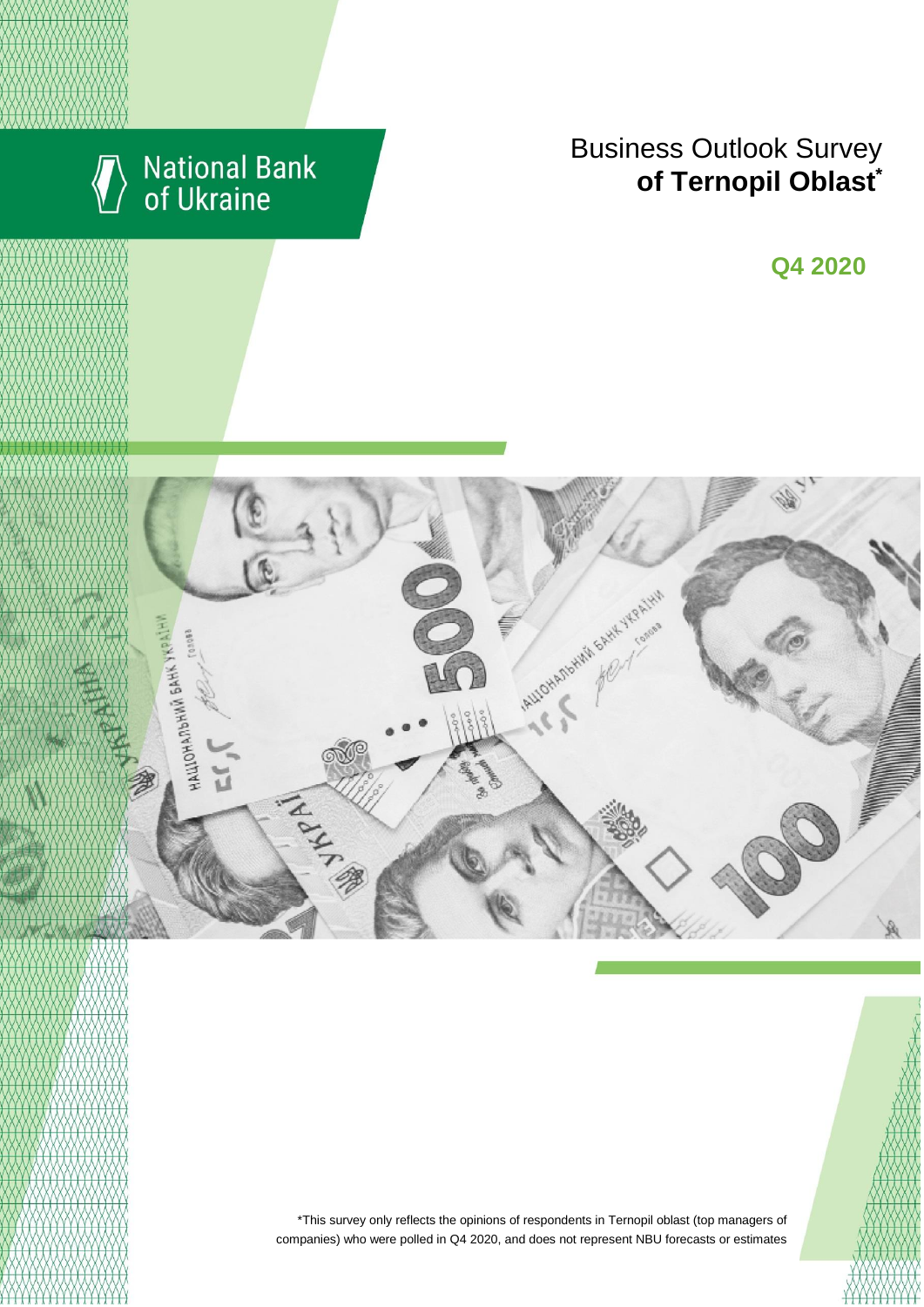**A survey carried out in Ternopil oblast in Q4 2020 showed that respondents expected a drop in the output of Ukrainian goods and services over the next 12 months on the back of a tighter quarantine. At the same time, they had positive expectations for the performance of their companies.** Respondents expected inflation to increase and the domestic currency to depreciate more noticeably.

**The top managers of companies said they expected that over the next 12 months:**

- **the output of Ukrainian goods and services would drop significantly:** the balance of expectations was (-30.0%) compared with 0.0% in Q3 2020 (Figure 1) and (-24.4%) across Ukraine
- **prices for consumer goods and services would grow at a faster pace:** half of respondents expected the inflation rate to be lower than 7.5% compared with 90.0% in the previous quarter and 49.2% across Ukraine. Respondents referred to the exchange rate and production costs as **the main inflation drivers** (Figure 2). The impact of household income was reported to have increased noticeably compared to the previous quarter
- **the domestic currency would depreciate further:** 80.0% of respondents (compared with 72.7% in the previous quarter) expected the hryvnia to weaken against the US dollar, the figure across Ukraine being 87.1%
- **the financial and economic standings of their companies would improve** at a slower pace: the balance of expectations was 11.1% compared to 36.4% in the previous quarter. The financial and economic standings of companies across Ukraine were expected to improve slightly (1.3%) (see Table)
- **total sales would increase at a slower pace:** the balance of responses was 20.0% compared with 30.0% in Q3 2020 (see Table). External sales were expected to remain unchanged (the balance of responses was 0.0% compared with 33.3% in Q3 2020). Overall, companies across Ukraine expected sales to increase moderately, the balances of responses being 7.1% and 3.8% respectively
- **investment both in construction and in machinery, equipment, and tools would increase:** the balances of responses were 22.2% and 10.0% respectively (compared to 10.0% and 20.0% in Q3 2020). Across Ukraine, the balances of responses were (-4.5%) and 3.8% respectively
- **staff numbers at their companies would increase:** the balance of responses was 10.0% compared with 0.0% in Q3 2020. Across Ukraine, staff numbers were expected to decrease (-9.9%) (Figure 4)
- **the growth in both purchase and selling prices would accelerate:** the balances of responses were 90.0% and 40.0% respectively (compared with 81.8% and 30.0% respectively in Q3 2020) (Figure 6). Wage costs and the exchange rate were referred to as the main selling price driver (Figure 7)
- **per-unit production costs and wage costs per staff member would grow** at a fast pace**:** the balances of responses were 88.9% and 60.0% compared with 33.3% and 63.6% respectively in Q3 2020 (Figures 4 and 6).

Companies cited a lack of working assets and high raw material, supplies and energy prices as the **main drags on their ability to boost production** (Figure 5).

Respondents continued to expect **an increase in their borrowing needs** in the near future (Figure 8). Some 40.0% of respondents planned to take out corporate loans and opted for domestic currency ones. Respondents said that lending standards had remained unchanged for four quarter in a row (Figure 9). Respondents referred to high loan rates as the main factor that deterred them from taking out loans. Respondents reported a noticeable increase in the impact of the uncertainty about their ability to meet debt obligations (Figure 10).

**All of the respondents** said that **they had encountered no difficulties in effecting transactions with funds deposited in bank accounts** (96.9% across Ukraine).

**Assessments of financial and economic standings as of the time of the survey** (Figure 3)

- **Companies assessed their current financial and economic standings as good:** the balance of responses was 10.0% compared with 9.1% in Q3 2020. Across Ukraine, respondents assessed the current financial and economic standings of their companies as bad: the balance of responses was (-3.2%).
- **Respondents continued to assess their finished goods stocks at a level lower than the normal one**: the balance of responses was (-28.6%) compared with (-40.0%) in Q3 2020.
- **Unutilized production capacity had increased. Companies had a sufficient amount of unutilized production capacity to meet any unexpected rise in demand:** the balance of responses was 12.5% compared with 0.0% in Q3 2020.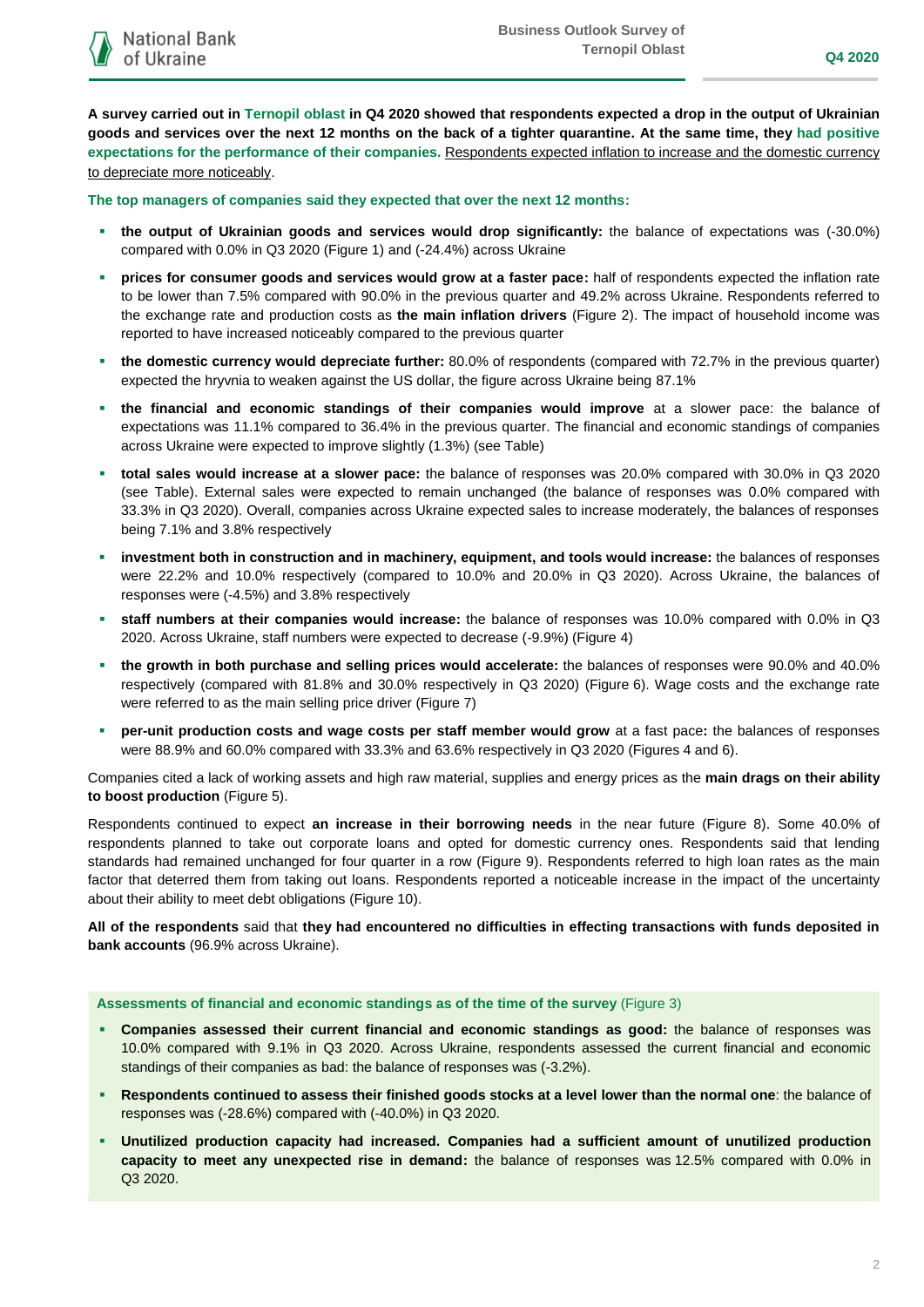## **Survey Details1,2**



- Period: 5 November through 24 November 2020.
- A total of 10 companies were polled.
- A representative sample was generated on the basis of the agricultural sector.



## **Business Outlook Index for Next 12 Months in Terms of Regions<sup>3</sup>, %**

\*a quartile is the v alue of the BOI where an ordered sample is div ided into f our equal-sized subgroups

\*\*a median is the v alue of the BOI in the middle of an ordered sampled where the sample is divided into two equal-sized subgroups

#### **Table. The Business Outlook Index of Companies in Ternopil Oblast and Its Components**

| <b>Expectations over next 12 months for</b>   | Balances of responses, % |       |                   |       |       |
|-----------------------------------------------|--------------------------|-------|-------------------|-------|-------|
|                                               | Q4 19                    | Q1 20 | Q <sub>2</sub> 20 | Q3 20 | Q4 20 |
| Financial and economic standings              | 30.0                     | 45.5  | 0.0               | 36.4  | 11.1  |
| Total sales                                   | 33.3                     | 54.5  | 10.0              | 30.0  | 20.0  |
| Investment in construction                    | 20.0                     | 40.0  | $-11.1$           | 10.0  | 22.2  |
| Investment in machinery, equipment, and tools | 10.0                     | 45.5  | 0.0               | 20.0  | 10.0  |
| Staff numbers                                 | 0.0                      | 9.1   | $-10.0$           | 0.0   | 10.0  |

<sup>2</sup> Data for totals and components may be subject to rounding effects.

1

<sup>1</sup> This sample was generated in proportion to the contribution of each region and each economic activity to Ukraine's gross value added.

<sup>&</sup>lt;sup>3</sup> The business outlook index (BOI) is an aggregate indicator for expected business performance over the next 12 months. It is calculated using the balances of respondents' responses regarding changes in the financial and economic standings of their companies and future economic activity.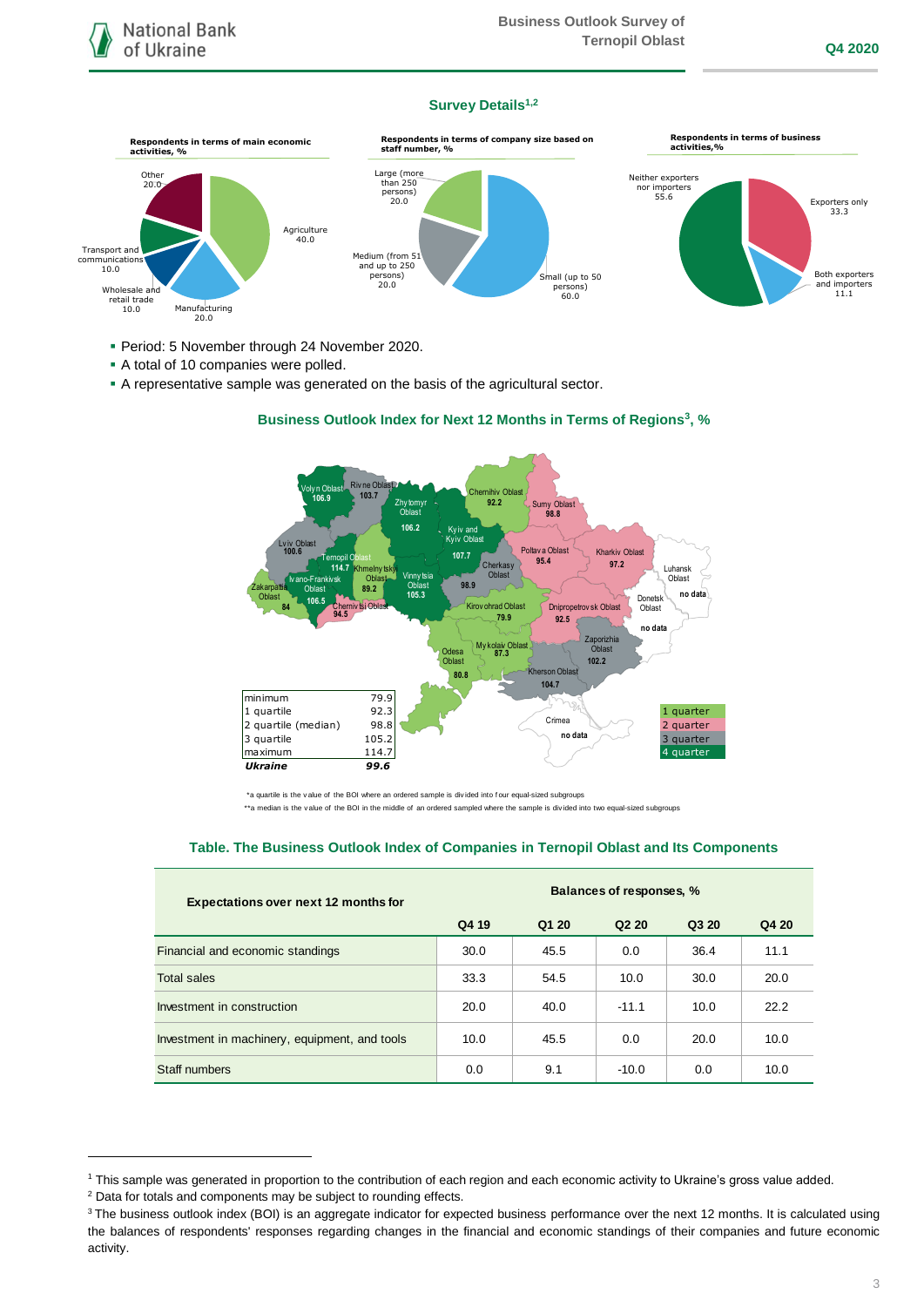

#### Figure 1 Figure 2





**Companies' economic activity as of the time of the survey, balance of responses**



## Figure 5 **Figure 6**



## Figure 3 Figure 4

**Staff level and wage cost expectations for next 12 months, balance of responses**





**Expectations of producer prices for next 12 months, balance of responses**